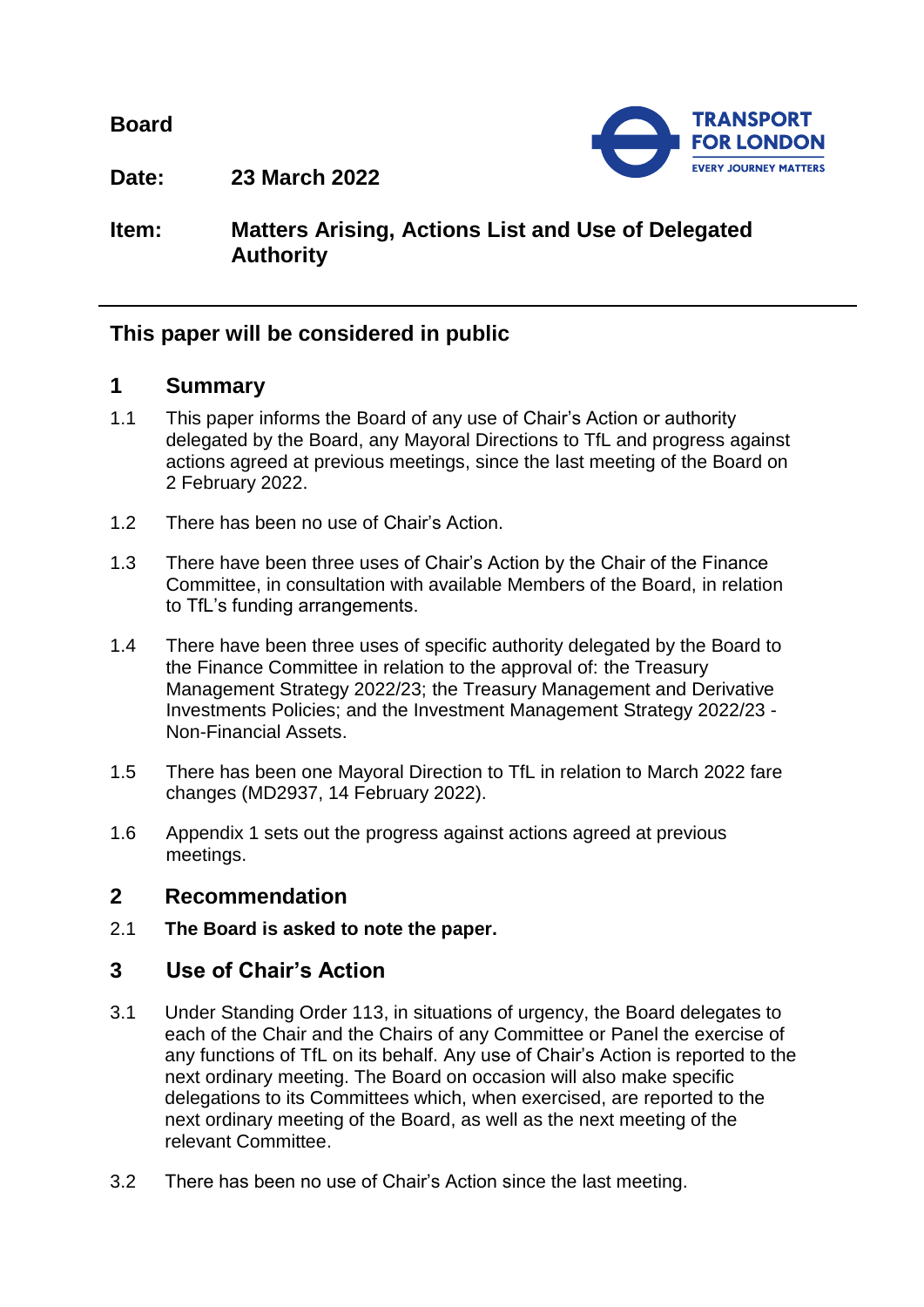# **4 Use of Delegated Authority**

4.1 There have been six uses of authority relating to matters reserved to the Board.

### **Funding Packages**

- 4.2 At the meeting of the Board on 2 February 2022, Members were updated on the progress of discussions with Government on securing a long-term funding settlement for TfL, given the impact of the coronavirus pandemic on TfL's finances. At that point, the third extraordinary funding and financing package (the Third Funding Package) which initially covered the funding period 1 June to 11 December 2021 had twice been extended to 4 February 2022: on 11 December 2021 an extension was agreed until 18 December 2021; and on 17 December 2021, a further extension was agreed until 4 February 2022.
- 4.3 Two further extensions to the Third Funding Package were agreed by the Chair of the Finance Committee following consultation with available Board Members:
	- (a) on 4 February 2022 a two-week extension was agreed to 18 February 2022; and
	- (b) on 19 February 2022 a one-week extension was agreed to 25 February 2022.
- 4.4 On 25 February 2022, the Chair of the Finance Committee, following consultation with available Board Members, approved the Fourth Funding Package to cover the funding period 26 February to 24 June 2022. This package provides certainty in relation to income, in addition to the Extraordinary Support Grant of £200m. It also includes a number of conditions, which includes the continuation and further development of initiatives commenced under previous funding agreements with the Department for Transport.
- 4.5 The use of Chair's Actions to approve the funding arrangements have been published on tfl.gov.uk and reported to the meeting of the Finance Committee on 9 March 2022.

### **Use of specific authority delegated to the Finance Committee**

- 4.6 On 29 July 2020, the Board delegated to the Finance Committee approval of the following strategies and policies:
	- (a) the Treasury Management Strategy including the Investment Strategy, the Borrowing Strategy, the Liquidity Strategy, the Risk Management Strategy and the Counterparty Exposure Limits;
	- (b) any changes to the Treasury Management Strategy during any year;
	- (c) the Treasury Management Policies; and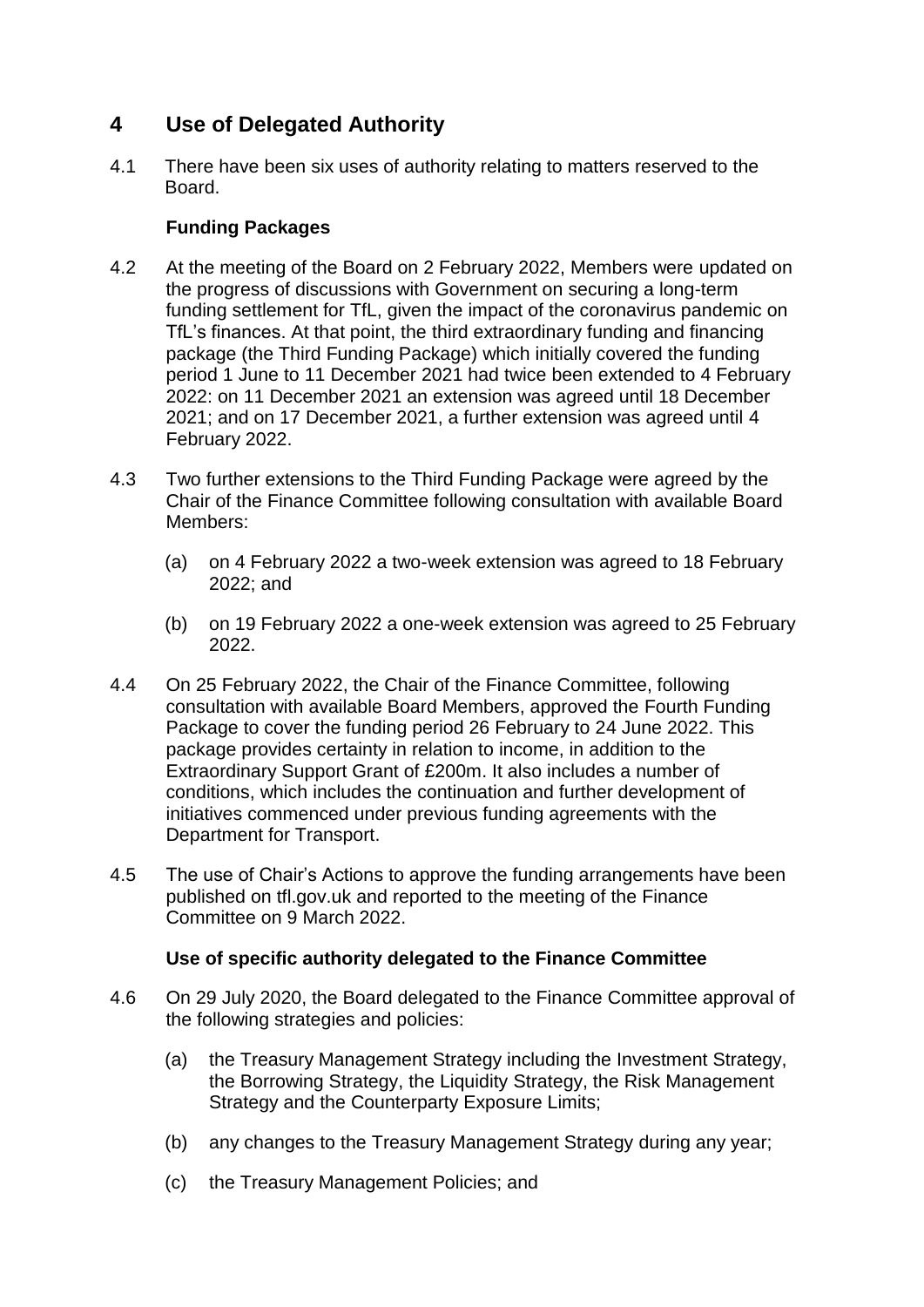- (d) the TfL Group Policy Relating to the Use of Derivative Investments.
- 4.7 On 16 March 2021, the Board delegated to the Finance Committee approval of the Investment Management Strategy – Non-Financial Assets for 2021/22 and future years.
- 4.8 On 9 March 2022, the Finance Committee exercised the use of delegated authority to approve:
	- (a) the Treasury Management Strategy 2022/23, comprising the Investment Strategy, the Borrowing Strategy, the Liquidity Strategy, the Risk Management Strategy and the Counterparty Exposure Limits;
	- (b) the Treasury Management and Derivative Investments Policies; and
	- (c) the Investment Management Strategy 2022/23 Non-Financial Assets.
- 4.9 A report of the meeting of the Finance Committee held on 9 March 2022 is provided elsewhere on the agenda for this meeting.

## **5 Actions List**

5.1 Appendix 1 sets out the progress against actions agreed at previous meetings.

### **6 Mayoral Directions to TfL**

- 6.1 The Greater London Authority (GLA) Act 1999 (as amended), permits the Mayor to issue to TfL general directions as to the manner in which TfL is to exercise its functions or specific directions as to the exercise of its functions (or not to exercise a power specified in the direction). Directions are also often made in relation to the implementation of matters in respect of which the Mayor delegates statutory powers to TfL.
- 6.2 The Mayor makes Mayoral Directions through Mayoral Decisions. Papers for Mayoral Directions set out the financial and other implications. If those implications change over time, that will be reported to the GLA.
- 6.3 All Mayoral Decisions are issued in writing, with the information that is not exempt from publication included on the GLA's Decisions Database on its website: [https://www.london.gov.uk/about-us/governance-and](https://www.london.gov.uk/about-us/governance-and-spending/good-governance/decisions?order=DESC)[spending/good-governance/decisions?order=DESC.](https://www.london.gov.uk/about-us/governance-and-spending/good-governance/decisions?order=DESC)
- 6.4 Mayoral Directions fall into three broad categories: those addressing technical issues relating to statutory powers; those related to commercial development activities; and those related to projects and programmes. Mayoral Directions relating to TfL are reported to the Board's Committees for discussion as soon as possible after they are received by TfL or published. Regular reports will list the relevant Directions for as long as they are applicable.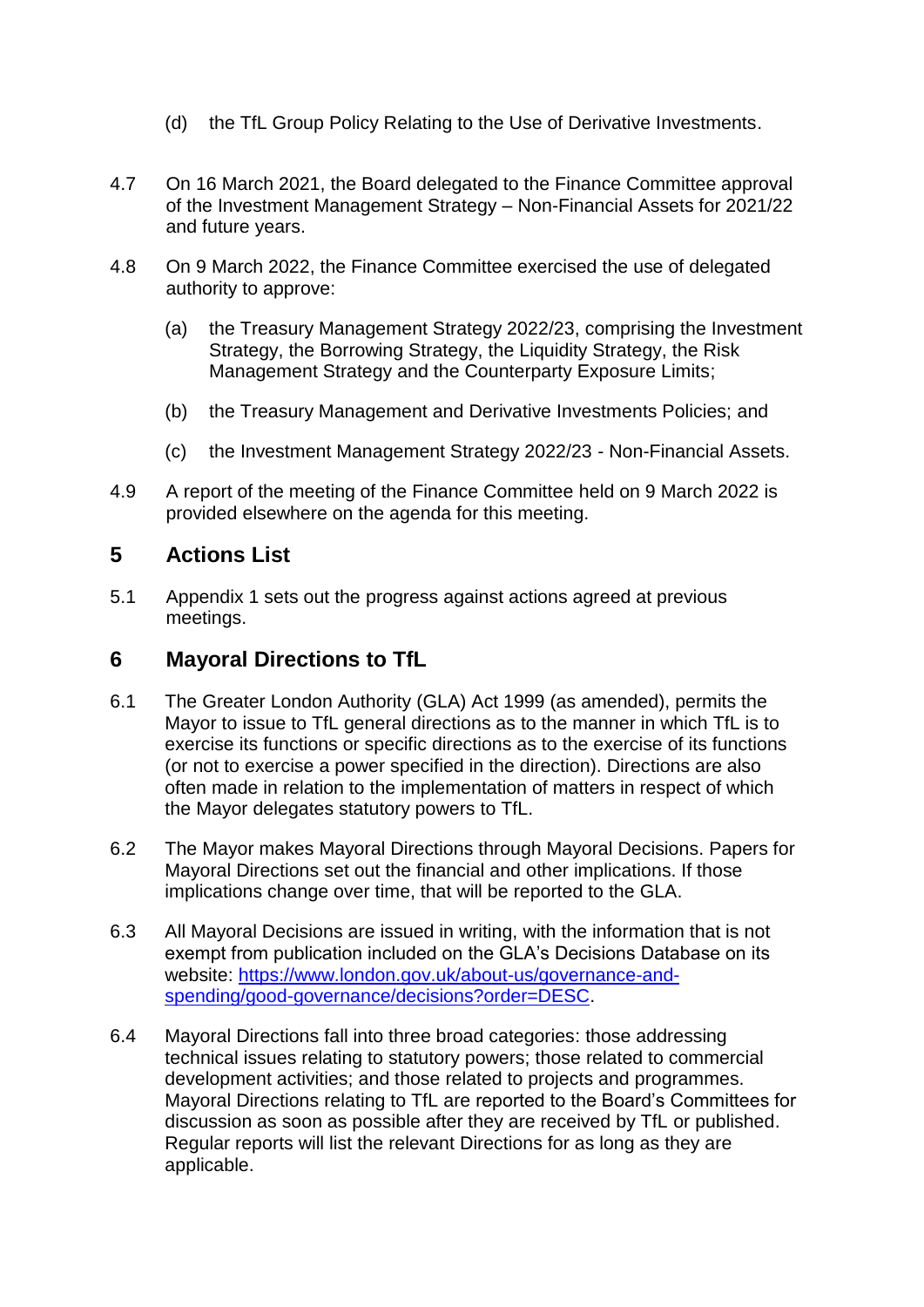- 6.5 Annually the Audit and Assurance Committee considers the list as part of its consideration of the annual audit plan to ensure that appropriate audit resource is applied to assurance on TfL's work in implementing Mayoral Directions. This will also be kept under review at each quarterly meeting of that Committee.
- 6.6 A summary of current Mayoral Directions to TfL is maintained on the "How we are governed" page on our website, with links to the relevant Mayoral Decisions: [https://tfl.gov.uk/corporate/about-tfl/how-we-work/how-we-are](https://tfl.gov.uk/corporate/about-tfl/how-we-work/how-we-are-governed)[governed.](https://tfl.gov.uk/corporate/about-tfl/how-we-work/how-we-are-governed)
- 6.7 There has been one Direction issued to TfL since the last meeting.

#### **March 2022 Fares Changes (MD2937, 14 February 2022)**

- 6.8 Since May 2020, there have been a series of funding agreements with Government to ensure TfL can continue to deliver an effective and efficient transport service to Londoners throughout the coronavirus pandemic and beyond. A long-term objective of the funding agreements is that TfL obtains financial sustainability as soon as possible, with a target date of April 2023.
- 6.9 Further to a funding agreement with Government dated 1 June 2021, and an extension and amendments to that June 2021 agreement made on 17 December 2021, the Mayor committed to implementing an overall increase on fares of Retail Price Index (RPI) +1 per cent.
- 6.10 On 14 February 2022, the Mayor approved a Fares Revision to deliver this commitment. The changes are required so that TfL can reach financial sustainability in line with the long-term objective of the funding agreements, while ensuring the increase in fares is as affordable as possible for Londoners. The fares increases were implemented from 1 March 2022.
- 6.11 A summary of the fares revision is:
	- (a) bus and tram single fares to increase by 10p to £1.65; and the daily bus and tram cap to be raised to £4.95. The Bus & Tram Pass season price is increased to £23.30 for a 7 Day ticket. The free Hopper transfer will remain in place, permitting multiple free bus and tram transfers within an hour;
	- (b) on the Tube in Zones 1-6, and on other rail services in London where Tube fares apply, pay-as-you-go (PAYG) fares will typically increase by between 10p and 30p;
	- (c) Travelcard prices and the associated PAYG caps will increase in line with RPI from 1 March. These increases reflect national government rail fares policy, over which the Mayor has no control. As a result, Travelcard season ticket prices and the associated all-day PAYG caps increase by 3.8 per cent overall;